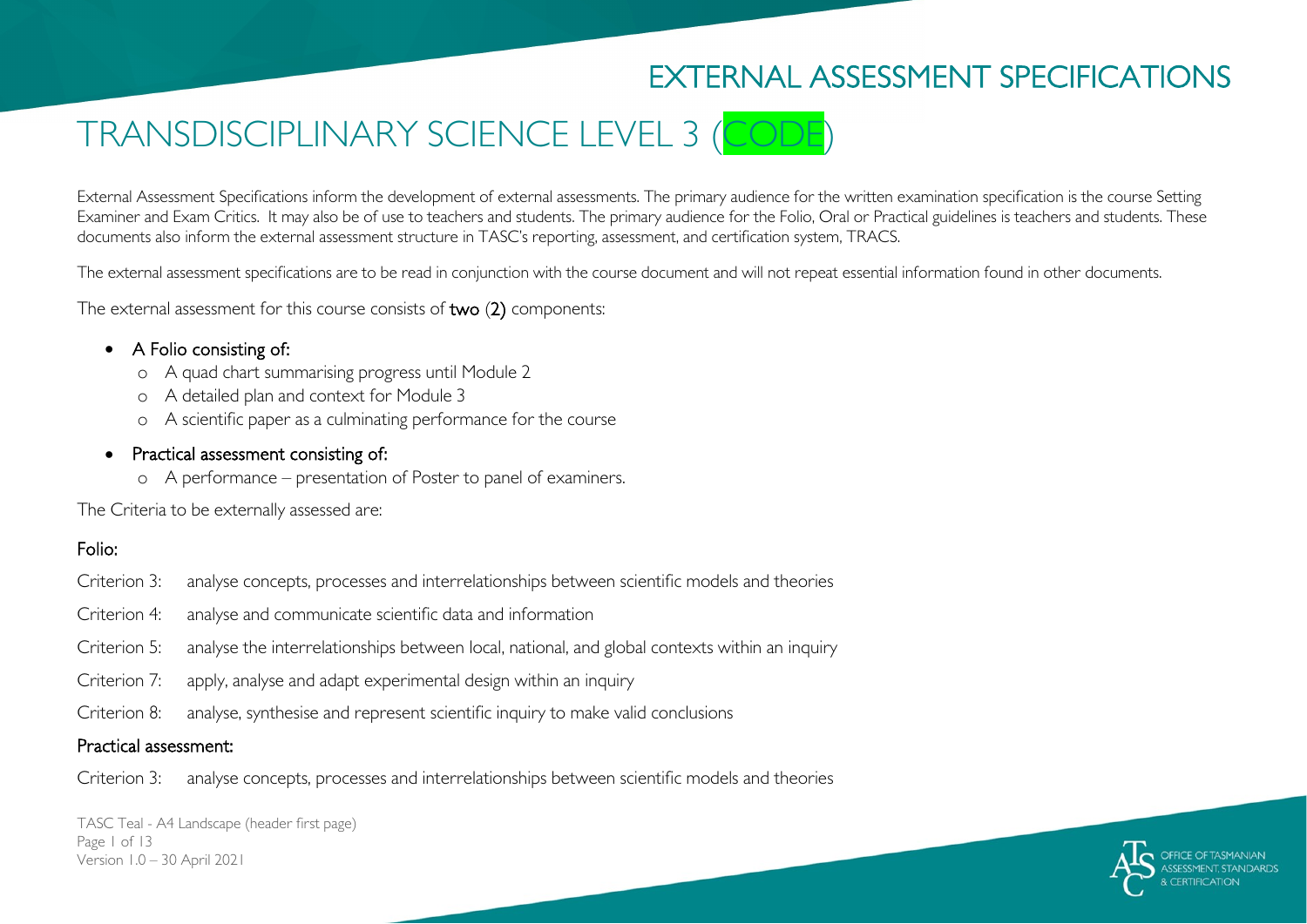

- Criterion 4: analyse and communicate scientific data and information
- Criterion 8: analyse, synthesise and represent scientific inquiry to make valid conclusions



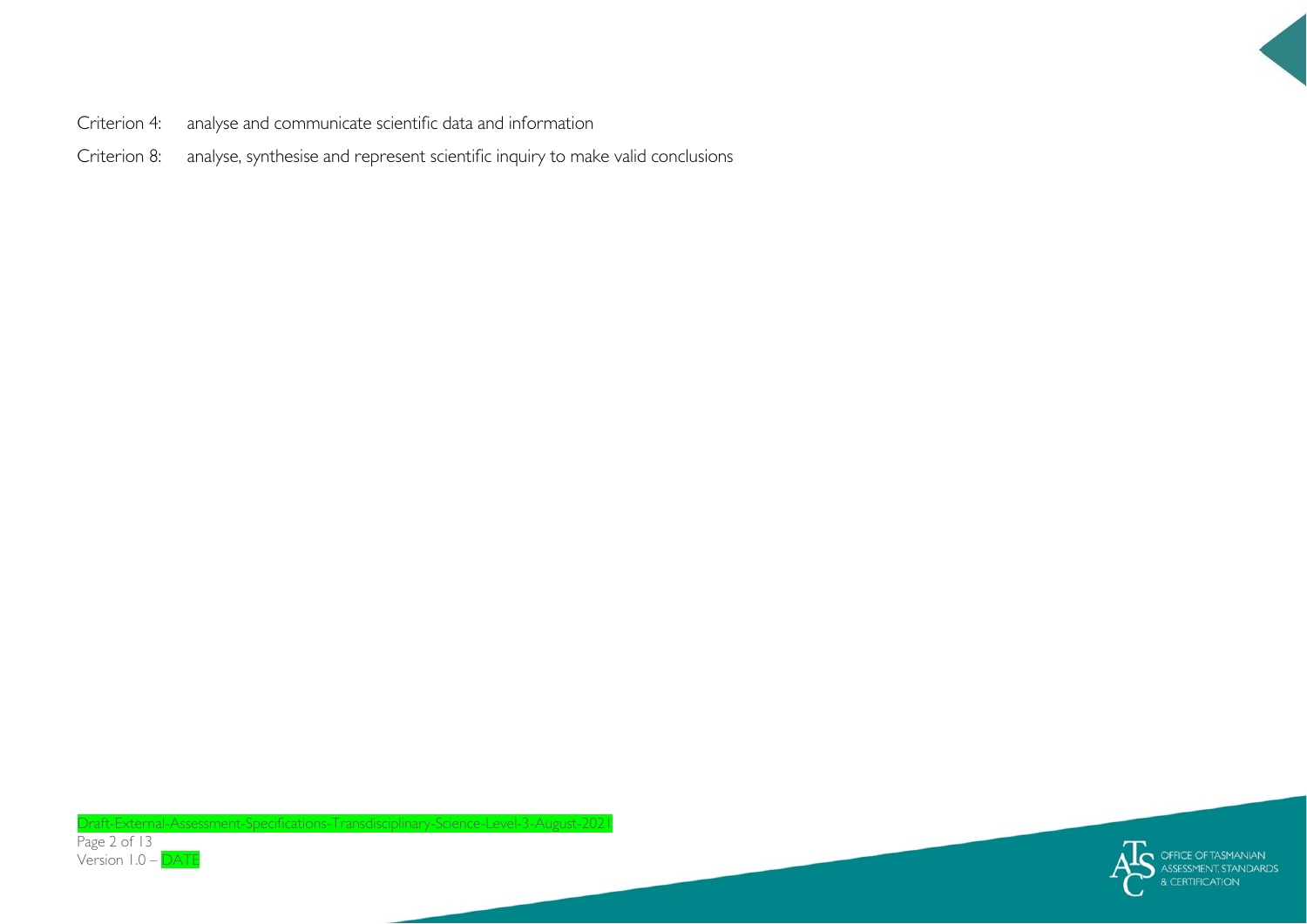# EXTERNAL ASSESSMENT SPECIFICATIONS

# FOLIO STRUCTURE

| Folio Components                   | Finalised inquiry questions and context                                                            | Scientific paper                                                                                            |
|------------------------------------|----------------------------------------------------------------------------------------------------|-------------------------------------------------------------------------------------------------------------|
| Criterion/Criteria                 | Criterion 4<br>Criterion 5<br>Criterion 7                                                          | Criterion 3<br>Criterion 4<br>Criterion 8                                                                   |
| <b>Examinable Elements</b>         | Criterion 4: Elements 1, 3, 4, 5<br>Criterion 5: Elements 1, 2, 3, 4<br>Criterion 7: Elements 1, 3 | Criterion 3: Elements 1, 2, 3, 4, 5<br>Criterion 4: Elements 1, 2, 3, 4, 5<br>Criterion 8: Elements 1, 2, 3 |
| Course coverage                    | finalised inquiry question<br>$\bullet$<br>• finalised context for the scientific inquiry          | Culminating Performance for Inquiry completed in Module 3                                                   |
| Prescribed texts coverage          | <b>NA</b>                                                                                          | <b>NA</b>                                                                                                   |
| Response format                    | Word processed product                                                                             | Word processed product                                                                                      |
| Number and nature of<br>components | First section of the submitted folio document.                                                     | Second section of the submitted folio document.                                                             |
| Compulsory or optional             | All components are compulsory                                                                      |                                                                                                             |

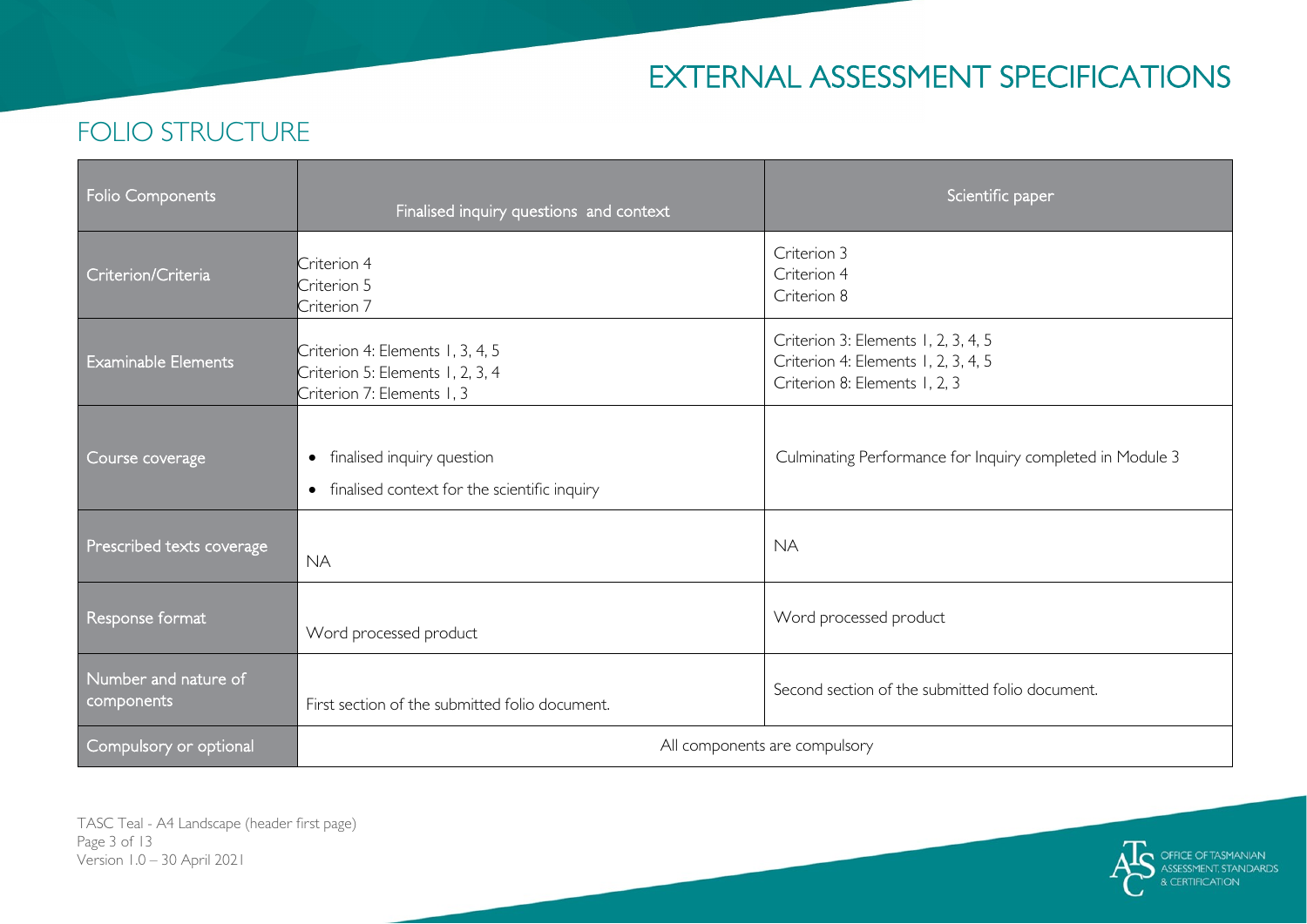| Total time allocation       | Approximately 10 hours between the two components                                                                                                                                     | Approximately 20 hours                                                                                                                                                                |
|-----------------------------|---------------------------------------------------------------------------------------------------------------------------------------------------------------------------------------|---------------------------------------------------------------------------------------------------------------------------------------------------------------------------------------|
| Total word count            | Maximum 1500 words or equivalent (diagrammatic, data, graphical,<br>statistical and algebraic modelling) (                                                                            | Maximum 3000 words or equivalent (diagrammatic, data, graphical,<br>statistical and algebraic modelling)                                                                              |
| Mark / Rating allocation    | Extended ratings of:<br>A+, A, AB+, B, B-C+, C, C-t+, t, t- or z for each Criteria 4,<br>5 and 7                                                                                      | Extended ratings of:<br>A+, A, AB+, B, B-C+, C, C-t+, t, t- or z for each Criteria 3,<br>4, 5 and 8                                                                                   |
| Mark / Allocation reasoning | Students will be directly addressing the standard elements for each<br>of the criterion.<br>Using the criterion ratings is the clearest option for students,<br>providers and markers | Students will be directly addressing the standard elements for each<br>of the criterion.<br>Using the criterion ratings is the clearest option for students,<br>providers and markers |

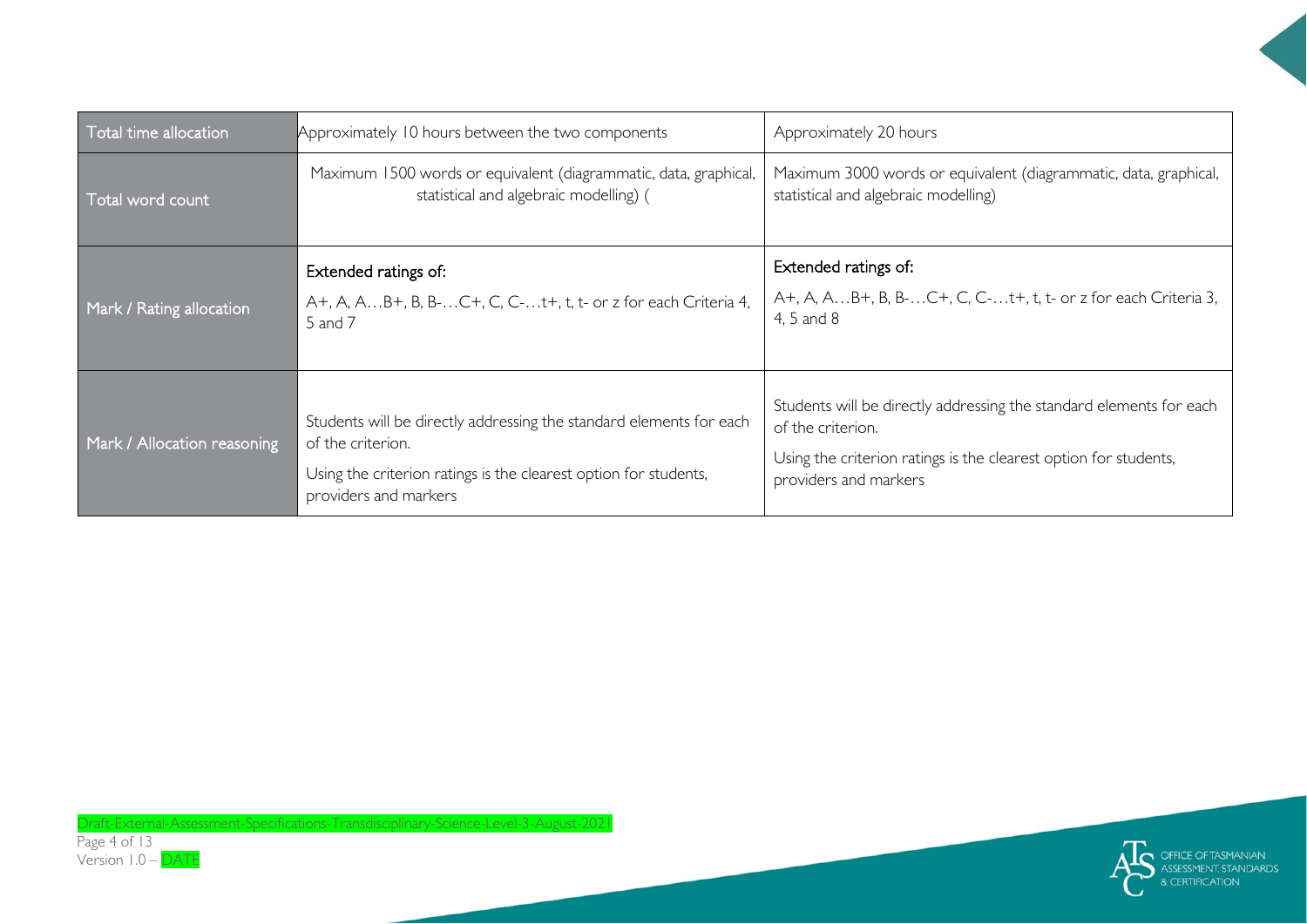# EXTERNAL ASSESSMENT SPECIFICATIONS

### FOLIO GUIDELINES

These guidelines provide comprehensive details for students, teachers and markers about what component/s form the external assessment for this course.

The TASC Frequently Asked Questions – Externally Assessed Folios provides general information for all students and teachers about externally assessed folios, including a *how-to guide* for submitting folios and a link to the TASC Academic Integrity Guide.

The course Assessment Report available under the *Supporting Documents* section of the <CODE> course page addresses issues, strengths, and weaknesses about the previous year's assessment of the folio and should be read in conjunction with the guidelines.

Markers will use marking guidelines to mark the Folio. TASC would strongly encourage teachers to use the marking guidelines to assess the projects internally.

#### The final Folio must be electronically submitted by the student to their teacher for external assessment by the *due to teacher date* published on the TASC website each year.

The teacher cannot extend the published *due to teacher date*, however they may set an earlier deadline for the purpose of internal assessment.

### ADVICE TO STUDENTS

You are required to submit a folio of your work consisting of:

- 1. Finalised inquiry question and context
- 2. Scientific paper

TASC will assess the Folio to determine the course external assessment rating for Criteria 3, 4, 5, 7 and 8. If you do not submit a folio you cannot achieve more than a Preliminary Achievement (PA) for this course.

Finalised inquiry question and context

The final scientific inquiry question will reflect the initial focus identified earlier in the inquiry together with any changes in response to the progress of the inquiry. These include, for example, changes in the ability to collect data, what has emerged from the preliminary analysis, or the opportunities to come to

TASC Teal - A4 Landscape (header first page) Page 5 of 13 Version 1.0 – 30 April 2021

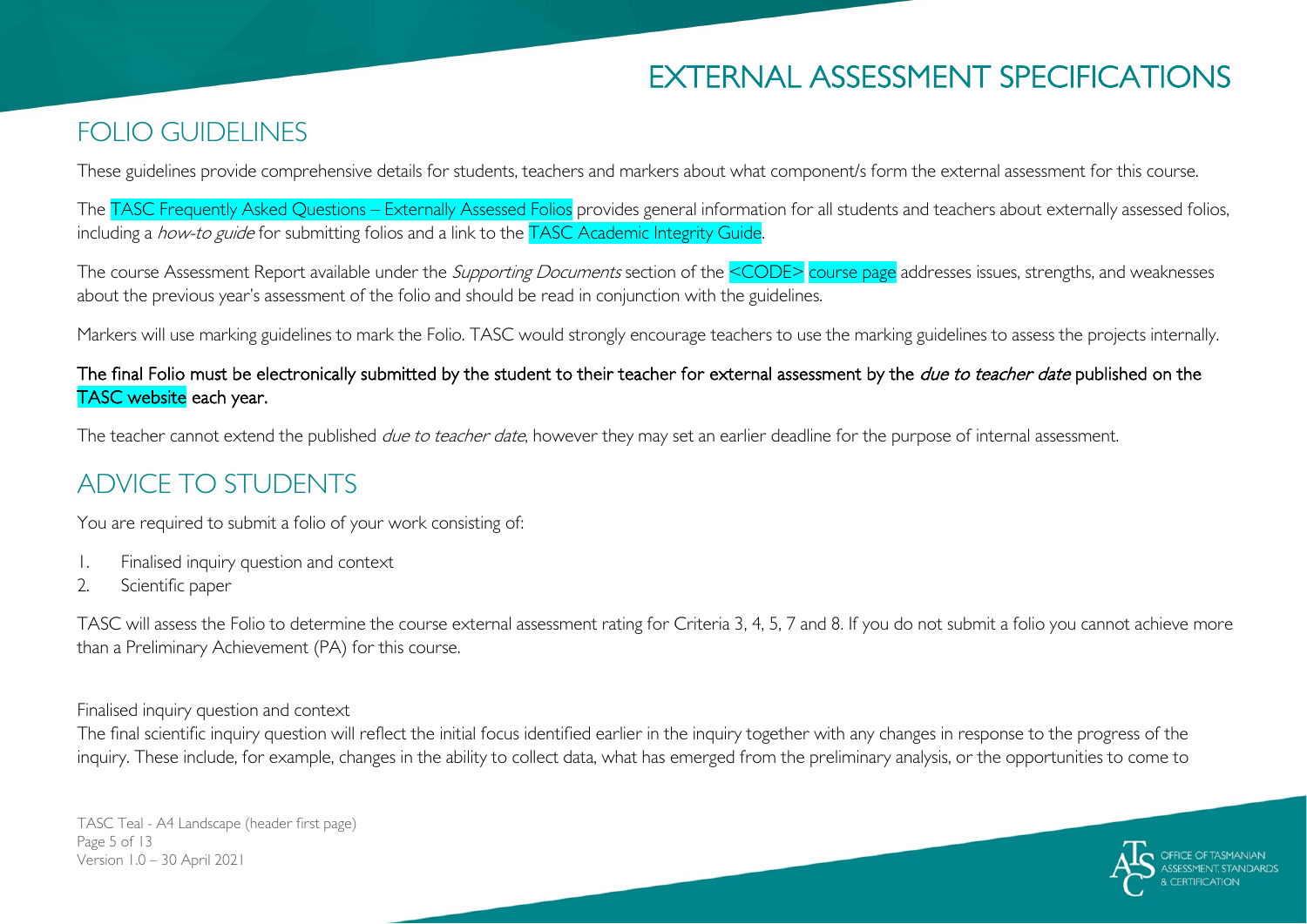definite conclusions. The most relevant context will be summarised and analysed to provide appropriate background for the final scientific paper that represents the inquiry. The inquiry question and the local, national and global context of the inquiry should be clear and finalised by the end of Module 2.

Learners will finalise their inquiry question and context including:

- final inquiry question and context for inclusion in their external assessment portfolio containing: the inquiry question justifying their choice with reference to:
	- o data collected
	- o processes undertaken
	- o any other relevant information, including but not limited to: data analysis, and scientific theories or models
- summary and analysis of local, national and global context to provide an appropriate background for their inquiry, which may include analysis where:
	- o theories of interest have been refined or replaced as new evidence, models or theories have emerged
	- o there are opportunities to refine theories, gather more data or question the interpretation of data
	- o technology has assisted in greater understanding
	- o social, economic, cultural or sustainability considerations are important
	- o there is collaboration
	- o First Nations Peoples knowledge can be applied.

# Scientific Paper

Page 6 of 13 Version  $1.0 -$ 

Students will document the critical aspects of their inquiry in the form of a scientific paper. The focus in on what students have discovered, how they found it, and supporting evidence. This is all within the broader societal context of the study and what further investigation may be warranted. The paper should include:

• a summary of findings (including changes since the end of Module 2)

Draft-External-Assessment-Specifications-Transdisciplinary-Science-Level-3-August-2021

- risk assessments and ethical considerations applied
- the design, data and procedures used
- the research and analysis processes and what was found
- inter-relationships between data, theories and models
- the limitations of the primary and secondary data and how these were addressed
- valid and reasoned conclusions
- analysis of processes, data and conclusions to recommend further investigation

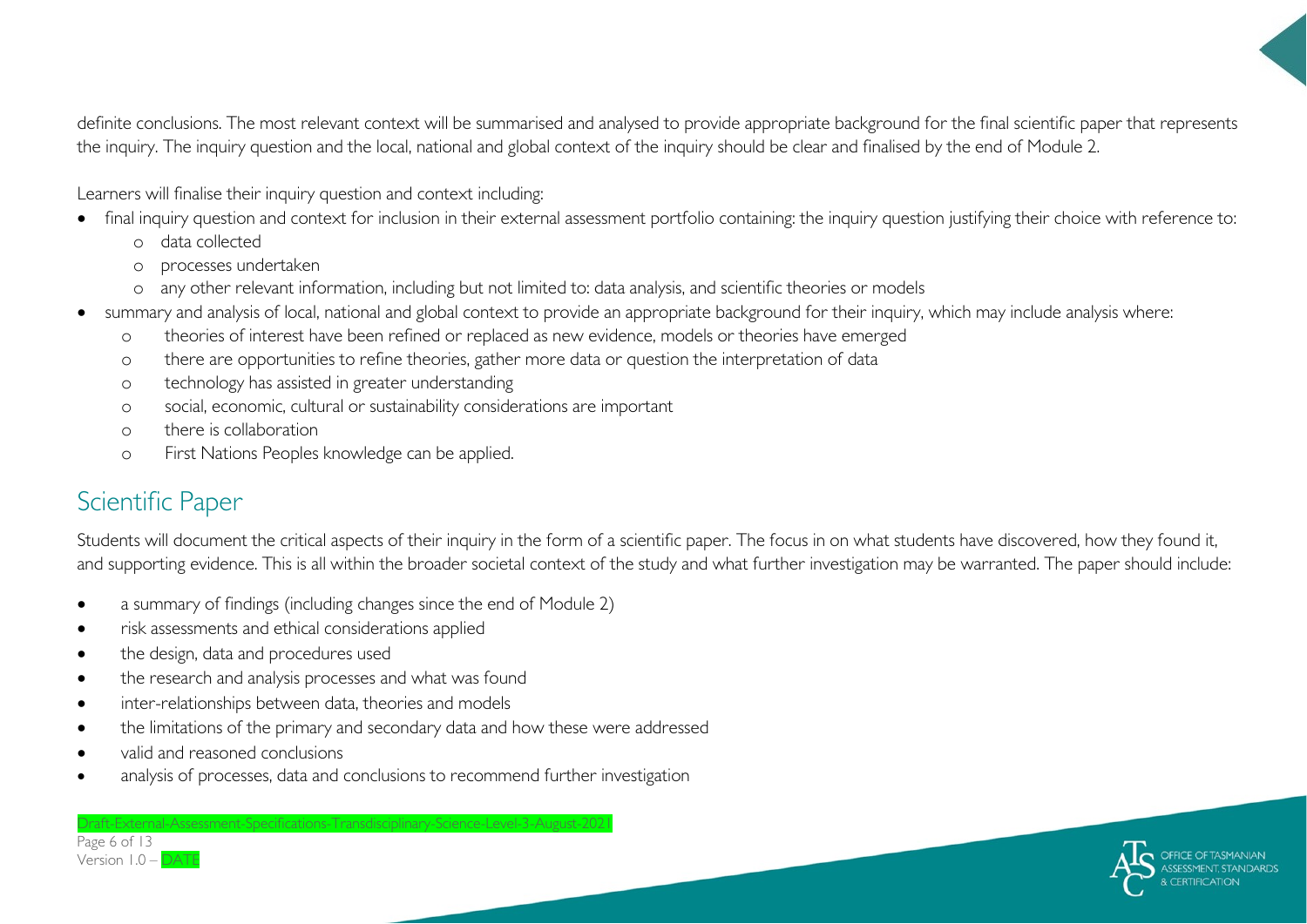• a detailed bibliography.

### Folio length and word count

The folio has a 3000 word maximum:

- 1500 words (max) for Finalised inquiry question and context (both combined)
- 3000 words (max) for Scientific Paper

# Presentation of Folio

When presenting your a the following points must be noted:

- be a single coherent folio presentation
- not exceed 40 pages with text no smaller that 10 point for body text and not a series of separate files. Not included in this maximum limit:
	- o A cover page (containing the inquiry question and the candidates TASC ID number only)
	- o References
	- o A clear photographic image or screenshot of the Presentation Poster
- Be no larger than 100 megabytes in total size.

Students must complete and submit the Student Folio Declaration available on the TASC website for teachers before the project is submitted. Teachers will hold the declaration and will be asked to provide to TASC is required.

The folio must be submitted via TRACS. All components of the of the folio will submitted as one complete electronic document.

### **Referencing**

Page 7 of 13 Version  $1.0 -$ 

• You must consistently use a single Referencing system in all components of your folio.

Draft-External-Assessment-Specifications-Transdisciplinary-Science-Level-3-August-2021

Refer to [Academic Integrity information o](https://www.tasc.tas.gov.au/students/academic-integrity/?highlight=academic%20integrity)n the TASC website for information about referencing styles, frequently asked questions, and tips and hints for correct referencing.

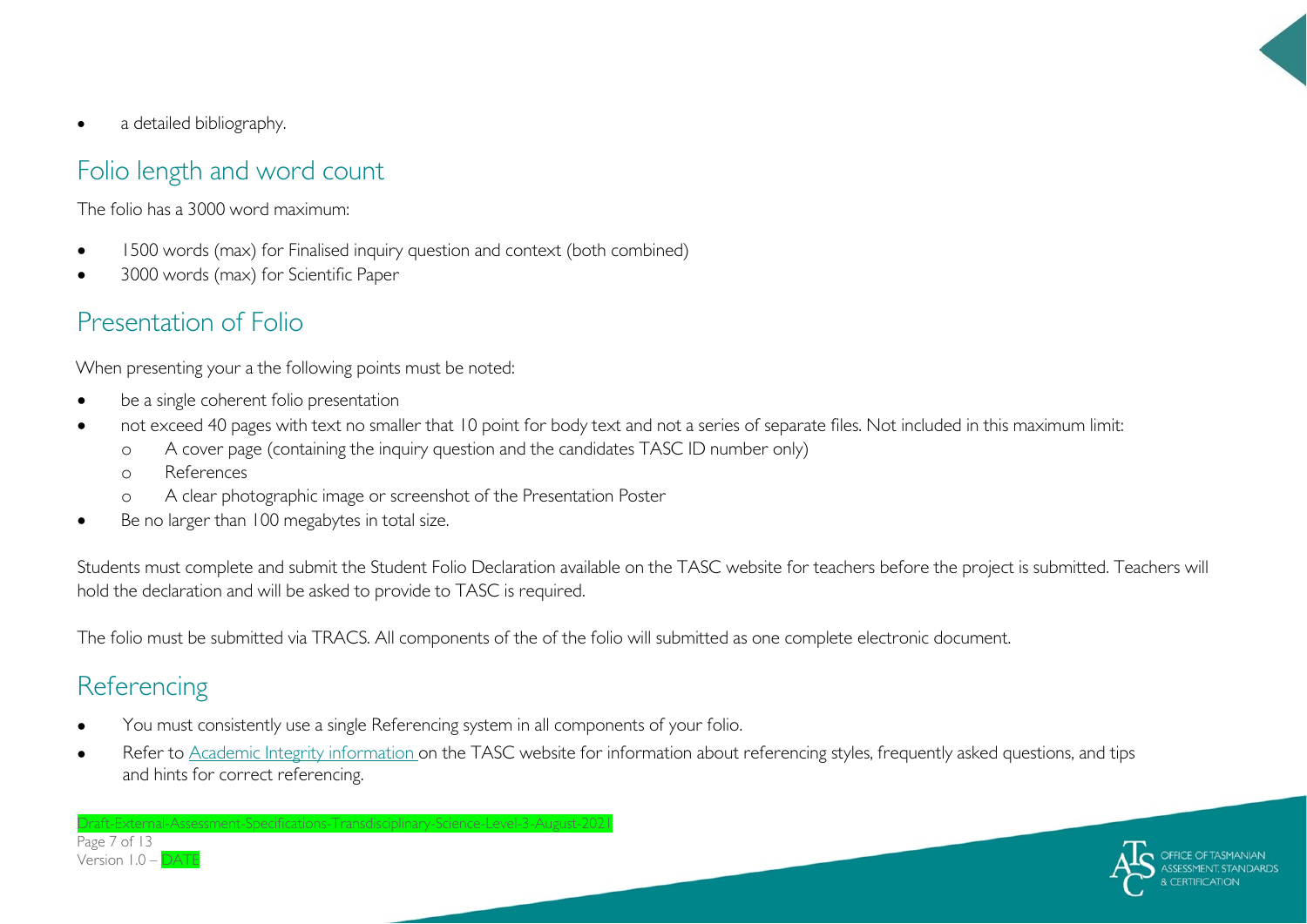• A detailed list of works cited must be shown in the bibliography.

# Declaration Form

Students must complete and submit the Student Folio Declaration available on the TASC website for teachers before the Folio is submitted. Teachers will hold the declaration and will be asked to provide to TASC if required.

The Folio must be submitted via TRACS. All components of the of the folio will submitted as one complete document.

# ADVICE TO TEACHERS

For each of your students you are required to:

- see all work as it progresses
- make sure the presentation and content requirements for the folio and the penalties for not meeting them are well known

# ADVICE TO MARKERS

The Criteria to be assessed through the marking of the Folio are:

#### Finalised inquiry question and context

- Criterion 4: analyse and communicate scientific data and information
- Criterion 5: analyse interrelationships between local, national, and global contexts within an inquiry within a scientific inquiry
- Criterion 7: analyse and adapt experimental design within an inquiry

raft-External-Assessment-Specifications-Transdisciplinary-Science-Level-3-August-202

#### Scientific paper

Criterion 3: analyse concepts, processes and interrelationships between scientific models and theories

Page 8 of 13 Version  $1.0 -$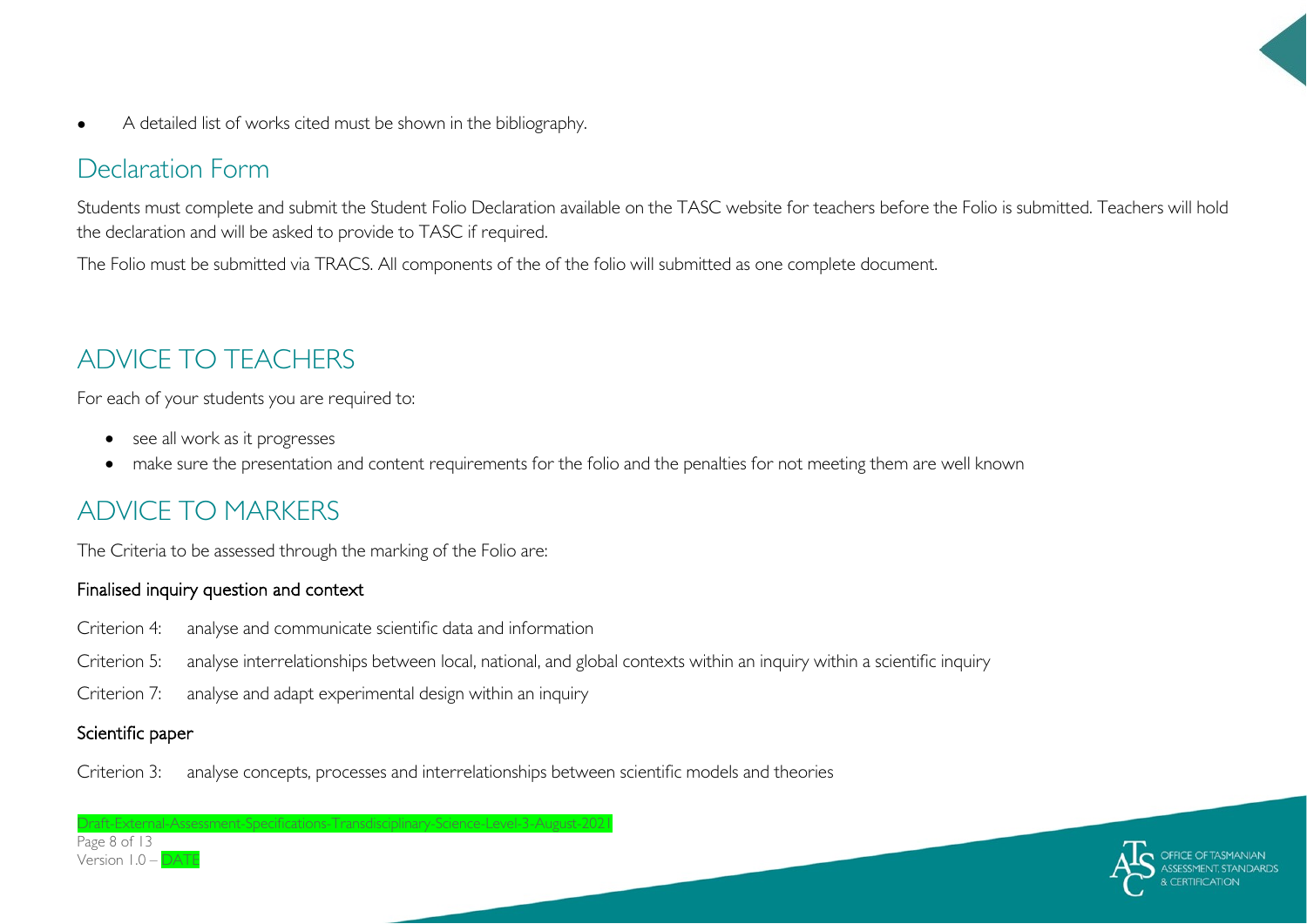

Criterion 4: analyse and communicate scientific data and information

Criterion 8: analyse, synthesise and represent scientific inquiry to make valid conclusions

Prior to the commencement of marking, markers will be required to meet with the Marking Co-ordinator. This meeting will include training in the use of both the marking guide and the course criterion elements and standards when determining ratings.

# PENALTIES

TASC takes the issue of academic integrity very seriously. If it is found that you breached the external assessment rules, and have not maintained academic integrity when submitting your work for assessment a penalty may be applied.

The following penalties will be applicable through the marking process:

• Folios that exceed the 40-page limit will only have the first 40 pages assessed.

# PRACTICAL ASSESSMENT STRUCTURE

| <b>Practical components</b> | Poster presentation                                                                                            |  |
|-----------------------------|----------------------------------------------------------------------------------------------------------------|--|
| Criterion/Criteria          | Criterion 3<br>Criterion 4<br>Criterion 8                                                                      |  |
| <b>Examinable Elements</b>  | Criterion 3: Elements 1, 2, 3, 4, 5<br>Criterion 4: Elements 1, 2, 3, 4, 5<br>Criterion 8: Elements 1, 2, 3, 4 |  |
| Course coverage             | Covers the entire year of Inquiry and speaking to a poster produced entirely in Module 3.                      |  |

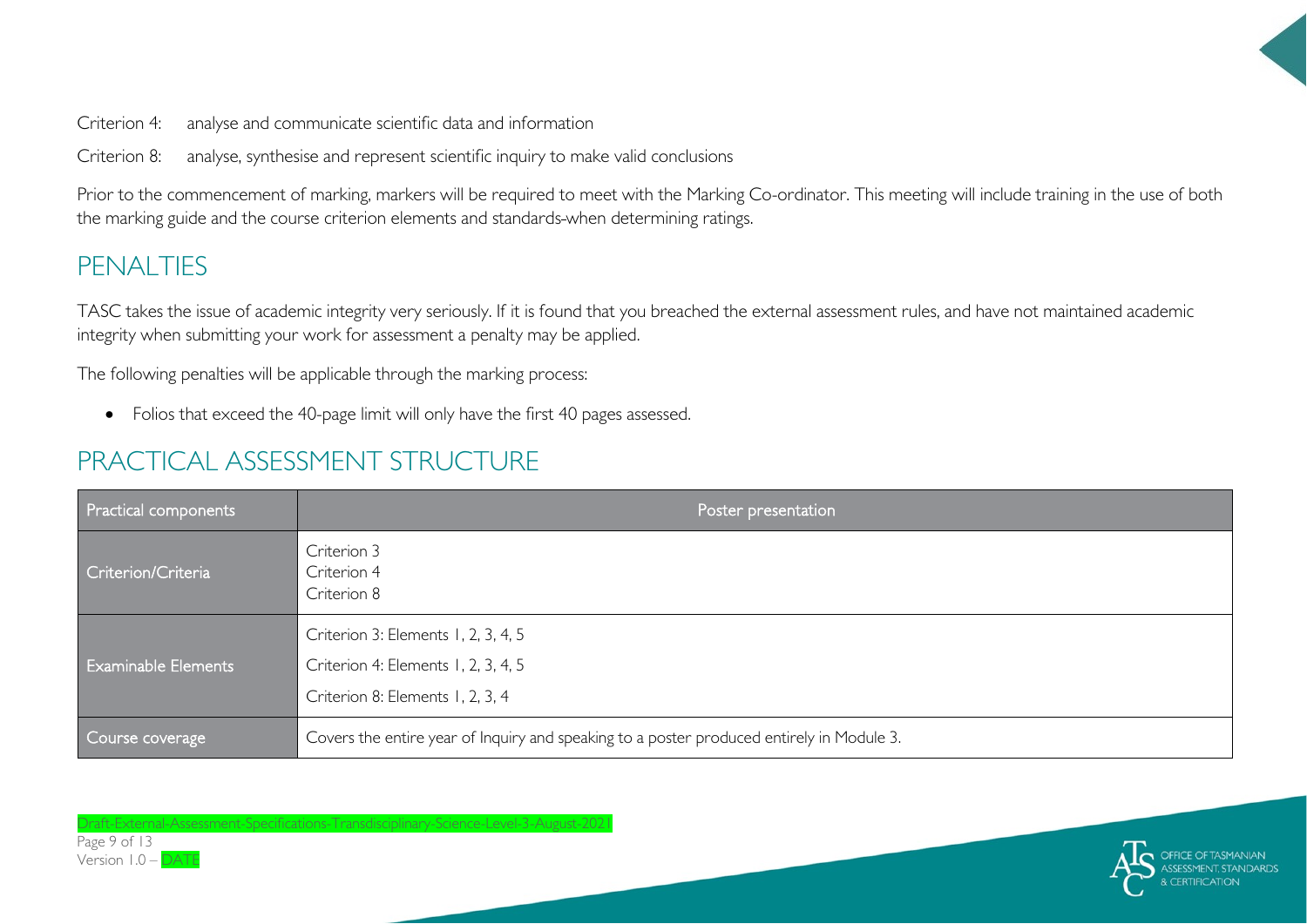| Number and nature of<br>Questions / Items | 5-minute presentation to markers<br>5-10-minute question and answer by markers<br>$\bullet$                                                                                     |
|-------------------------------------------|---------------------------------------------------------------------------------------------------------------------------------------------------------------------------------|
| Compulsory or optional                    | All components are compulsory                                                                                                                                                   |
| Total time allocation                     | 20 minutes - $++$ 5 minutes for display and removal of display                                                                                                                  |
| Mark / Rating allocation                  | Extended ratings of:<br>A+, A, AB+, B, B-C+, C, C-t+, t, t- or z for each Criteria 3, 4 and 8                                                                                   |
| Mark / Rating reasoning                   | Students will be directly addressing the standard elements for each of the criteria. Using the criterion ratings is the clearest option for<br>students, providers and markers. |

Draft-External-Assessment-Specifications-Transdisciplinary-Science-Level-3-August-2021

Page 10 of 13 Version 1.0 – DATE

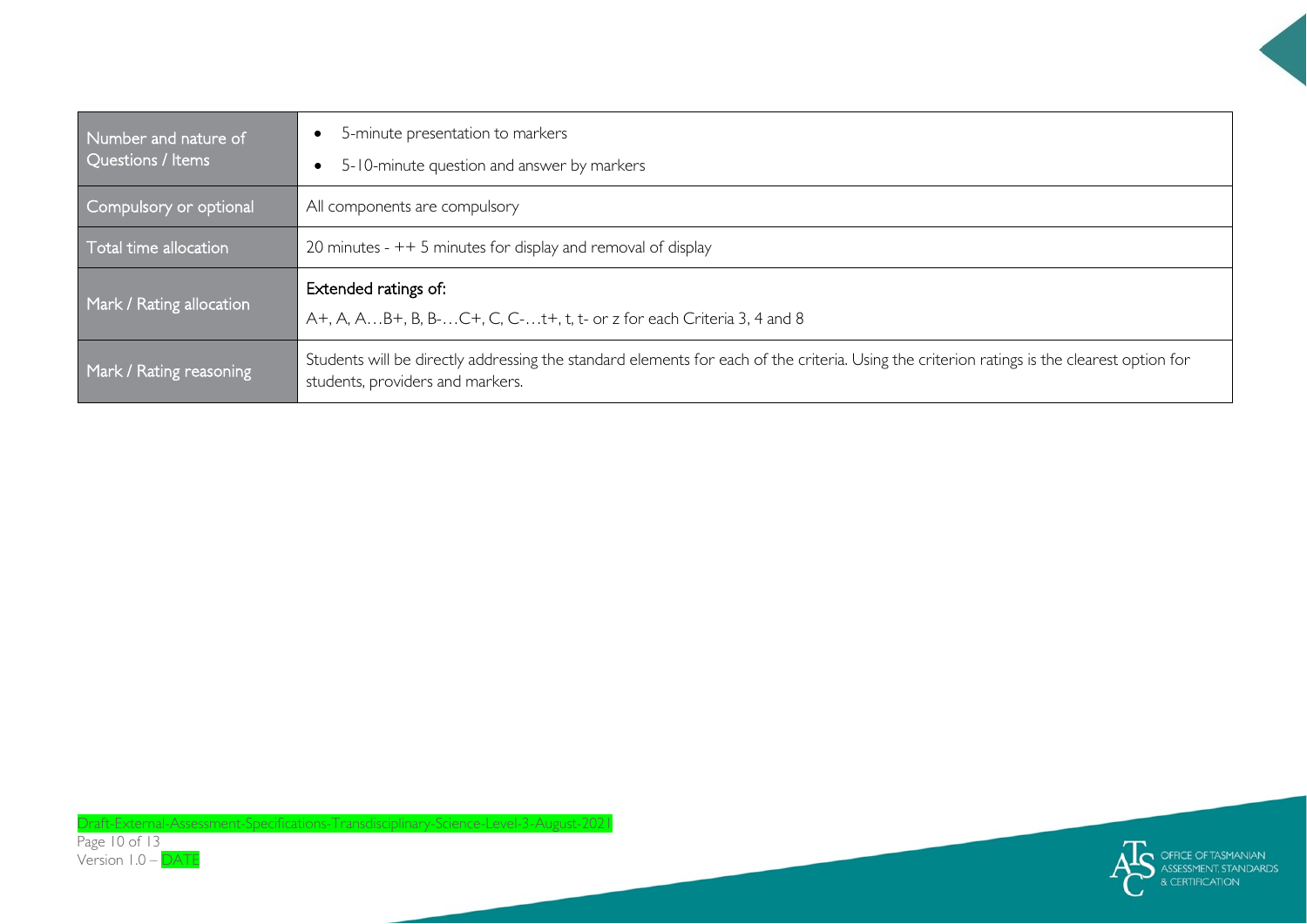# PRACTICAL ASSESSMENT GUIDELINES

These guidelines provide comprehensive details for students, teachers and markers about what component/s form the external assessment for this course.

The TASC Frequently Asked Questions – Externally Assessed Folios provides general information for all students and teachers about externally assessed folios and practical assessments, including a how-to guide for submitting external assessment material and a link to the TASC Academic Integrity Guide.

The course Assessment Report available under the *Supporting Documents* section of the <CODE> course page addresses issues, strengths, and weaknesses about the previous year's assessment of the practical and should be read in conjunction with the guidelines.

#### Some components of the practical assessment may need to be electronically submitted by the student to their teacher for external assessment by the *due to teacher date* published on the TASC website each year.

The teacher cannot extend the published *due to teacher date*, however they may set an earlier deadline for the purpose of internal assessment.

The timetable for practical assessments is published on the TASC website in Term 3 every year.

# PRACTICAL ASSESSMENT

The practical assessment requires students to prepare and present to a marking panel an A1 poster of work relating to the inquiry question. The presentation includes a question and answer session about the inquiry undertaken - what was discovered by student, this will aid the markers to determine the depth of the student's understanding of their inquiry topic.

The method of presenting a poster represents a world-wide standard convention for scientists to present their work; particularly early in their research career. Although the poster product itself is not assessed it is impossible to provide a brief explanation of an extended inquiry without the detailed information that a well-constructed poster contains.

# ADVICE TO STUDENTS

You are required to display an A1 poster in support of your inquiry consisting of:

- the inquiry question
- a summary of findings
- a summary of the inter-relationships between data, theories and models
- the limitations of the primary and secondary data and how these were addressed
- valid and reasoned conclusions
- analysis of processes, data and conclusions and recommending opportunities for further investigation



Page 11 of 13 Version 1.0 – DATE

 $Draff-Fxternal-As$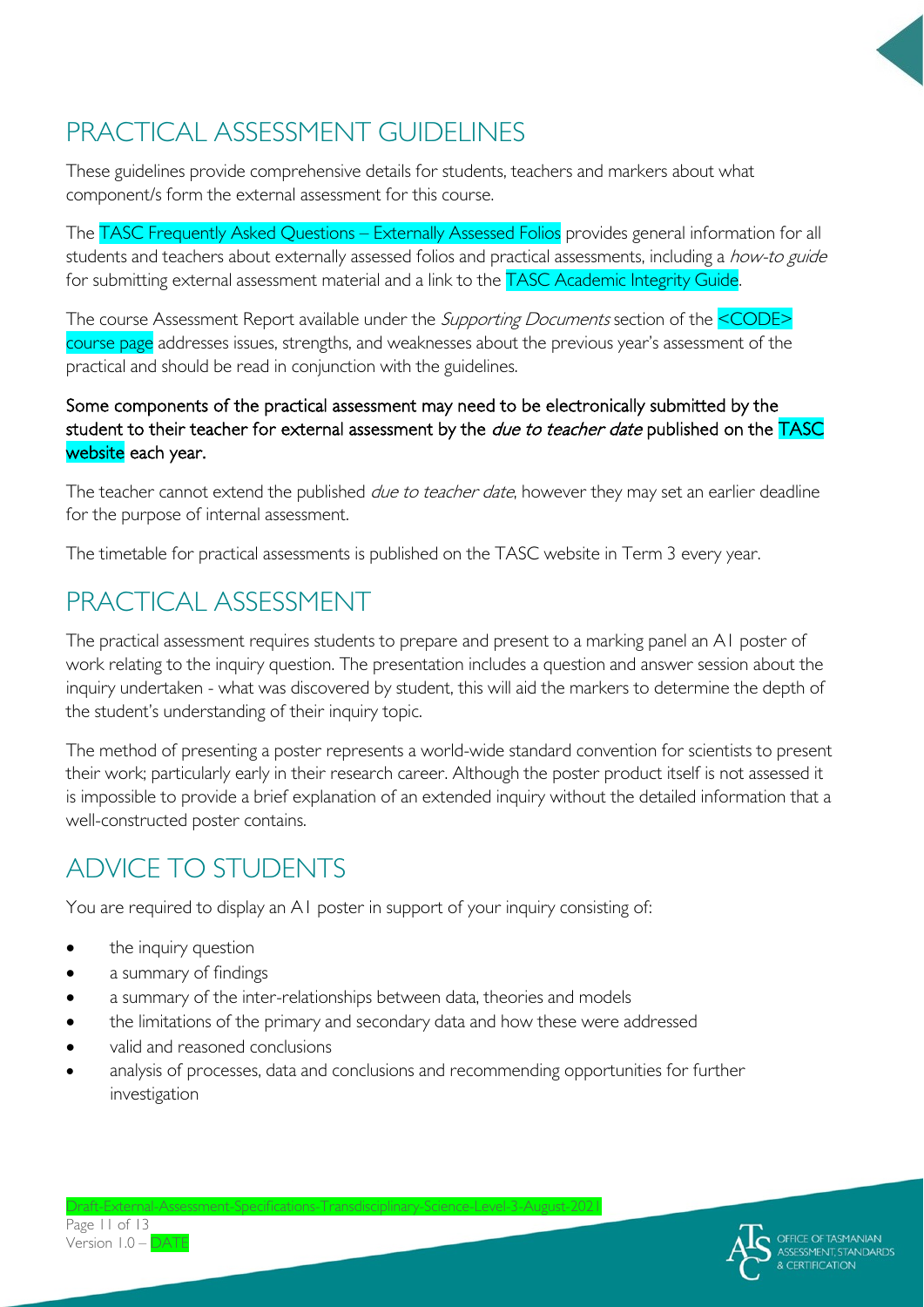When presenting the student must refer to all the dot points outlined above. The questions from the marking panel must also relate directly to the six dot points above. The presentation of the poster will comprise 2 sections:

- Presenting the inquiry to the panel (5 minutes)
- Answering questions (5-10 minutes)

### Venue Information

- You are to be dressed in casual clothes, with no identifying logos as to the name of your school/college. You can not wear your school uniform.
- You must be present 10 minutes prior to the commencement of your practical (interview/discussion) with markers.
- As soon as the interview has concluded you will be asked to leave the venue.
- If you miss the practical (interview/discussion) a time can not be re-scheduled. You will need to make contact with TASC on the day of the assessment who will provide you with further information.

TASC will assess the practical (display/interview) to determine the course external assessment rating for Criteria 3, 4 and 8. If you do not attend the interview you cannot achieve more than a Preliminary Achievement (PA) for this course.

# ADVICE TO TEACHERS

For each of your students you are required to:

- see all work as it progresses
- ensure each student has a poster ready for display
- make sure the students are aware of the date and time of their practical (interview/discussion) with markers
- remind them times and dates are not negotiable and if missed they know the penalty for not attending
- teachers are not permitted to be present at the time of the practical assessment.

# PROVISIONS AND ADVICE FOR ASSESSMENT PANEL

The Criterion/Criteria to be assessed through the marking of the practical (interview/discussion) are:

- Criterion 3 Elements 1, 2, 3, 4, 5
- Criterion 4 Elements 1, 2, 3, 4, 5
- Criterion 8 Elements 1, 2, 3, 4

### Venue Facilities

The inquiry display will be externally assessed during the week before the written examination period commences. The poster display MUST be sited at the venue confirmed by your school to facilitate assessment. (Note for TASC - possibly centralised locations [such as IMAS – Hobart etc]– statewide)



Draft-External-A Page 12 of 13 Version 1.0 – DATE